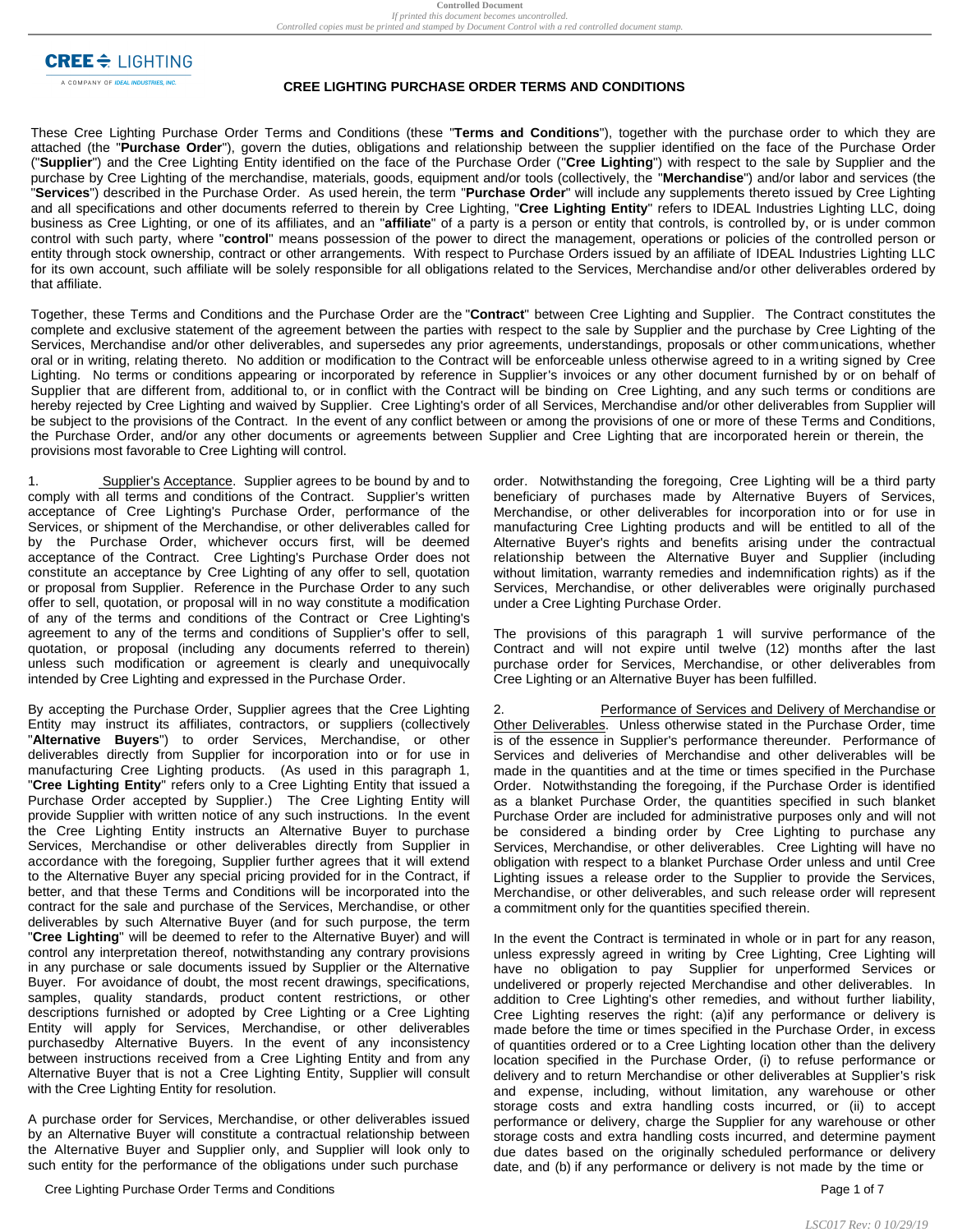times and/or in the quantities specified, to take one or a combination of the following actions with respect to the late performance or delivery and charge Supplier with any resultant loss, including, without limitation, consequential or incidental damages, unless delayed performance or delivery has been authorized in writing by Cree Lighting: (i) toterminate the Contract in whole or in part without liability by notice effective when received by Supplier and to purchase Services, Merchandise, or other deliverables elsewhere, or (ii)to direct Supplier to make expedited performance of Services or delivery of all or part of the delayed or omitted Merchandise or other deliverables and to pay any incremental cost for such expedited performance or delivery.

In addition to the foregoing, Cree Lighting may require Supplier to discount the price for the delayed Services, Merchandise, or other deliverables that are accepted by Cree Lighting by one-half of one percent (0.5%) for each calendar day of delay, computed from the delivery due date without grace period, up to an aggregated discount per Purchase Order of twenty percent (20%) of the total price of the delayed Services, Merchandise, or other deliverables. Supplier will not, however, be liable in accordance with the foregoing for delays or defaults in deliveries due to causes beyond its reasonable control and without its fault or negligence.

At any time Supplier has reason to believe that performance of Services or deliveries of Merchandise or other deliverables will not be made as scheduled for any reason, it will immediately give Cree Lighting verbal notice setting forth the causes of the anticipated delay and its expectation as to when delivery or performance will be made. Such verbal notice will be confirmed within seven (7) days by written notice from Supplier. If Cree Lighting accepts delivery of Merchandise or other deliverables that fall short of the quantities set forth on the shipping documents, Cree Lighting will adjust the quantities and extended price on the related invoice to reflect the quantities actually received. Cree Lighting's acceptance of Services, Merchandise, or other deliverables is subject to any terms and conditions for acceptance in the Purchase Order or incorporated therein.

3. Shipping; Packaging; Risk of Loss. No charges for unauthorized transportation will be allowed. Any unauthorized shipment that will result in excess transportation charges must be fully prepaid by Supplier. Cree Lighting will not be charged for any packaging, labeling, or boxing not separately itemized in the Purchase Order.

All items ordered will be suitably packed and labeled for shipping. Supplier will be liable to Cree Lighting for any loss or damage resulting from Supplier's failure to provide adequate protection during shipment. The total concentration of lead, mercury, cadmium and hexavalent chromium used in any packaging materials, including those materials sold to Cree Lighting as Merchandise or used by Supplier to pack and ship Merchandise to Cree Lighting, will not exceed 100 parts per million by weight. Any Merchandise or other deliverable (including the parts or materials incorporated therein), which have Electro-Static Discharge ("**ESD**") or Electromagnetic Forces ("**EMF**") sensitive characteristics, or both, will be processed and packaged in accordance with one of the following electromagnetic discharge control standards for electrical and electronic parts, as applicable: MIL-STD-1686 or ANSI/ESD S20.20.

Unless a different shipping term is stated in the Purchase Order, Supplier will deliver the Merchandise or other deliverable FOB the delivery point specified in the Purchase Order if the shipping and delivery points are both within the United States, or DAP (Incoterms 2010) the delivery point specified in the Purchase Order in all other cases. Title to and risk of loss will remain with Supplier until the Merchandise or other deliverable is delivered in accordance with the applicable shipping term, and an authorized representative of Cree Lighting has acknowledged receipt of the Merchandise or other deliverable in writing, as applicable. Cree Lighting's acknowledgment of receipt will not constitute acceptance of the Merchandise or other deliverable.

Shipping Documents. The Purchase Order number must appear on all shipping documents, invoices, quality certificates, if any, and packing slips. All shipments will include a packing slip on the master carton. The packing slip will include the following information: (a) Purchase Order number, (b) name of Cree Lighting representative requesting the Merchandise or other deliverable, and (c) a unique packing slip number. The shipping label will state the Purchase Order number and the name of the Cree Lighting representative requesting the Merchandise or other deliverable. If Supplier does not comply with the terms of this paragraph 4, Supplier authorizes Cree Lighting to deduct from any invoice of Supplier (or to charge back to Supplier) any increased costs incurred by Cree Lighting as a result of Supplier's noncompliance.

5. Supplier's Representations and Warranties. Supplier expressly represents and warrants to Cree Lighting, Cree Lighting's affiliates, Cree Lighting's customers, and to the ultimate end user that: (a)the Merchandise (including Merchandise sold to Cree Lighting but manufactured by others) and other deliverables, as well as all material, packaging and work covered by the Contract will: (i)conform to the drawings, specifications, samples or other descriptions furnished or adopted by Cree Lighting; (ii)conform to all representations of and specifications provided by Supplier, including without limitation all information provided in the product qualification process, unless otherwise instructed by Cree Lighting in writing; (iii)meet or exceed the quality standards furnished or adopted by Cree Lighting; (iv)be merchantable and free from defects in material and workmanship; (v) be authentic and new; and (vi) conform to such other requirements communicated by Cree Lighting to Supplier in writing; (b)the Services will be performed in a timely, reasonable, and workmanlike manner and in accordance with generally accepted industry standards; (c) the performance of the Services and the sale and/or use, alone or in combination, of the Merchandise or other deliverables does not and will not infringe or violate any U.S. or foreign letters patent, any right in or to any patented invention or idea, or any trademark or copyright or misappropriate trade secrets of a third party and have not been the subject of an allegation of infringement or misappropriation of a third party's intellectual property rights; (d)the performance of the Services and the production, storage, packaging, labeling, listing, pricing, delivery, and sale of Merchandise or other deliverables hereunder are in compliance with all foreign, U.S., state and local laws, rules and regulations, and all international and national standards applicable thereto, including, without limitation, any local law or requirement applicable to the designated delivery location for listing and labeling by a third party testing agency of Merchandise or other deliverables that constitutes electrical or industrial equipment or machinery; and (e)Supplier is conveying good title to the Merchandise or other deliverables, free and clear of any liens or encumbrances. Supplier acknowledges that it has knowledge of Cree Lighting's intended use of the Merchandise and warrants that all Merchandise has been manufactured by Supplier based on Cree Lighting's intended use and will be fit and sufficient for the particular purposes intended by Cree Lighting.

All Merchandise (or deliverables resulting from Supplier's performance of Services) that is purchased by Cree Lighting for incorporation into a Cree Lighting product or for resale as a Cree Lighting product ("**Resale Materials**") will comply with Environmental Regulations, and Supplier shall provide Cree Lighting with supporting documents evidencing such compliance upon request. "**Environmental Regulations**" means (i) EU Directive 2011/65/EU dated 8 June 2011 on the restriction of the use of certain hazardous substances in electrical and electronic equipment (including restrictions on use of Deca-BDE) and any implementing regulations, as amended or supplemented ("**RoHS2 Directive**"); (ii) the halogen-free standard for Joint Industry Guide for Material Composition Declaration for Electronic Products dated April 2005, as amended or supplemented, and standardized using IEC/JEDEC procedures (copy available at [www.eia.org/jig\)](http://www.eia.org/jig); (iii) EU Regulation No. 1907/2006 dated December 18th 2006 about Registration, Evaluation and Authorization of Chemicals and any implementing regulations, as amended or supplemented ("**REACh**"); and (iv) such other product environmental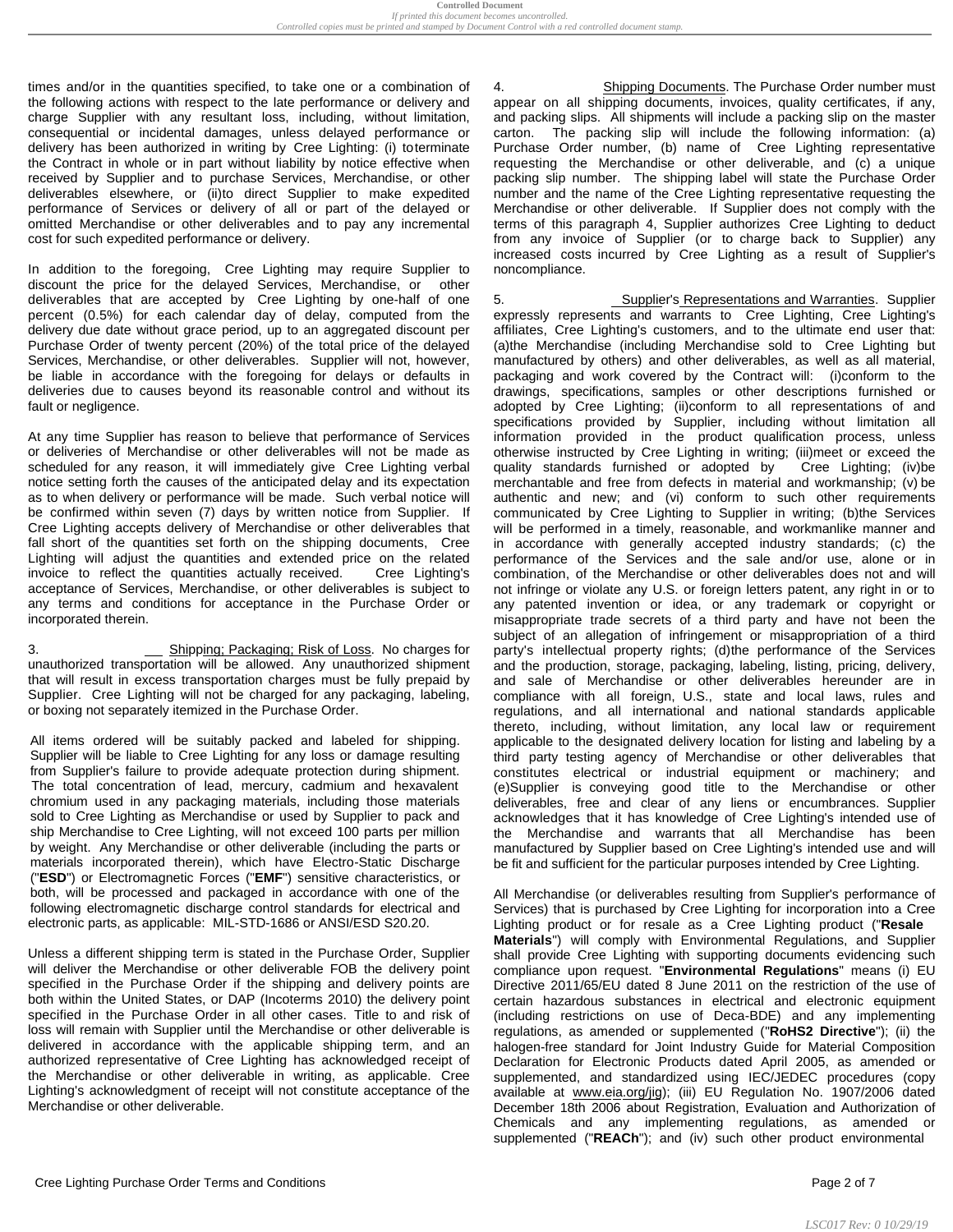requirements applicable to the Merchandise or other deliverables as communicated in writing to Supplier.

For all Resale Materials, Supplier will provide Cree Lighting all data and information necessary to meet Cree Lighting's reporting obligations to the Securities and Exchange Commission pursuant to Section 1502 of the Dodd-Frank Wall Street Reform and Consumer Protection Act of July 21, 2010, including any subsequent amendments or implementing regulations (the "**Act**"). Further, with respect to such Resale Materials, Supplier will exercise due diligence to comply with the Cree Lighting Conflict Minerals Policy located at [http://www.cree.com/Support/Conflict-](http://www.cree.com/Support/Conflict-Minerals)[Minerals,](http://www.cree.com/Support/Conflict-Minerals) which includes a requirement that Supplier certify that any Resale Materials supplied to Cree Lighting by Supplier are not known to fund armed conflict in the Democratic Republic of the Congo or adjoining country (the "**DRC Region**"). Supplier's due diligence must be exercised in accordance with the Organization for Economic Co-operation and Development Due Diligence Guidance for Responsible Supply Chains of Minerals from Conflict-Affected and High-Risk Areas (the "**OECD Guidance**"). Supplier will not use in Resale Materials supplied to Cree Lighting any "conflict minerals" (as such term is defined in the Act; currently, tin, tantalum, tungsten, or gold) unless Supplier can reasonably demonstrate that it has exercised due diligence in accordance with the OECD Guidance with respect to the source and chain of custody of that mineral. In particular, Supplier must perform a Reasonable Country of Origin Inquiry ("**RCOI**") of its supply chain back to the point at which the mineral was refined by the refiner or smelter. Supplier agrees to provide to Cree Lighting, at least once annually, complete and accurate information as to Supplier's due diligence efforts for determining the origin country of any conflict minerals used in the manufacture of the Merchandise or deliverables supplied to Cree Lighting (whether or not Supplier is a person or entity subject to the Act) using the most-current version of the Electronic Industry Citizenship Coalition ("**EICC**") Conflict Minerals Reporting Template ("**CMRT**"). In the event that Supplier is unable to certify that the Merchandise or deliverables supplied to Cree Lighting hereunder are "DRC conflict free" (as that term is defined in the Act) within a reasonable, mutually agreed upon time period, Cree Lighting and the Supplier will discuss appropriate next steps, which may include discontinuation of the supplier relationship with Cree Lighting. Supplier must immediately notify Cree Lighting if it becomes aware that it has sourced a conflict mineral used in the Resale Materials supplied to Cree Lighting from a source within the DRC Region that directly or indirectly financed or benefited armed groups supporting human rights abuses.

Further, Supplier hereby certifies that all labor used to design, manufacture, and sell, and all parts or materials incorporated into Merchandise (including Merchandise sold by Supplier to Cree Lighting but manufactured by others) and other deliverables, will comply with the slavery, human trafficking, and child labor laws in the country or countries in which Supplier does business and in which the parts, materials, Merchandise or other deliverables are designed, manufactured, and sold. Supplier will adopt in its business dealings the ethical rules set out in the United Nations Global Compact on human rights, labor standards, the environment, and anti-corruption, as well as the applicable standards found in the Cree Lighting Supplier Code of Conduct. The commitment of Supplier to be familiar with and satisfy the requirements of the United Nations Global Compact and the Cree Lighting Supplier Code of Conduct, and to comply with the rules and procedures established by Cree Lighting to implement such Supplier Code of Conduct, is a prerequisite to continued business dealings between Cree Lighting and Supplier. The Cree Lighting Supplier Code of Conduct is located at http://www.cree.com/About-Cree/Info-for-Cree-Suppliers.

Immediate remediation of any violation of the United Nations Global Compact and the Cree Lighting Supplier Code of Conduct is required, and, notwithstanding any other language in the Contract, Cree Lighting may terminate the Contract without further liability if Supplier fails to take any required corrective actions. Any Service, Merchandise, or other deliverable provided by Supplier that is not in accordance with the foregoing representations and warranties will be deemed to be defective

Cree Lighting Purchase Order Terms and Conditions **Page 3 of 7** and 2001 12 of 7 and 2001 12 of 7 and 2001 12 of 7

and may be rejected by Cree Lighting. Cree Lighting's approval of Supplier's specifications and/or Cree Lighting's inspection, test, acceptance, payment for, or use of Services, Merchandise, or other deliverables furnished hereunder will not relieve Supplier of any of its warranty obligations.

6. Defective or Non-Conforming Merchandise or Services. Supplier will immediately notify Cree Lighting of any defective or nonconforming Merchandise or other deliverables that Supplier discovers prior to shipment and will not ship any known defective or nonconforming Merchandise or other deliverables without Cree Lighting's prior written approval. Any shipping approval by Cree Lighting is conditional and will not constitute a waiver of Cree Lighting's right to reject the defective or nonconforming Merchandise or other deliverables if later determined not to be suitable for Cree Lighting's use. If any Merchandise or other deliverable is defective, unsuitable, or does not conform to all specifications, the terms and conditions of the Contract, and/or all warranties implied by law, Cree Lighting may at its option return any or all of such Merchandise or other deliverables to Supplier for replacement with conforming Merchandise or other deliverables, as applicable, or for a full credit or refund of the purchase price paid by Cree Lighting (or if not yet paid, credit the amount charged to Cree Lighting) for the returned items, or repair the defective or non-conforming returned items itself at Supplier's expense. In addition, Cree Lighting may charge Supplier for the cost of any incurred inbound and outbound freight and a handling, storage and inspection charge of ten percent (10%) of the invoice price for any defective or nonconforming Merchandise or other deliverable returned by Cree Lighting.

If modifications are required by Cree Lighting to meet specifications, Supplier will pay all costs of such modifications. In addition to and without limiting the foregoing, it is understood and agreed by the parties that, if there is a failure rate greater than one percent (1%) in any one lot or shipment of Merchandise or other deliverables furnished by Supplier, Cree Lighting in its sole discretion may require Supplier to accept the return of all Merchandise or other deliverables in such lot or shipment, without having to demonstrate that all such items are defective or have failed, and, at Cree Lighting's option, to either replace the returned Merchandise or other deliverables with conforming Merchandise or other deliverables or issue a full credit or refund of the purchase price paid by Cree Lighting (or if not yet paid, credit the amount charged to Cree Lighting) for the returned Merchandise or other deliverables. In addition to charging Supplier for freight and handling charges as described above, if the failure rate exceeds one percent (1%) in any one lot or shipment, Cree Lighting may charge Supplier for all costs and expenses incurred by Cree Lighting to remove and replace Merchandise or other deliverables from such lot or shipment that have been put into productive use.

Any Merchandise or other deliverable rejected by Cree Lighting and subsequently reworked or repaired by Supplier and resubmitted to Cree Lighting for acceptance will include the following on Supplier's certificate of conformance (or other shipping document if a certificate of conformance is not required by Cree Lighting): (i) a statement that the Merchandise or other deliverable has been reworked or repaired by Supplier and resubmitted to Cree Lighting for acceptance, (ii) the applicable Purchase Order number, and (iii) any Cree Lighting rejection document number associated with the Merchandise or other deliverable.

7. Quality Assurance; Counterfeit Components and Supplier Corrective Action Request**.** Supplier will maintain qualified personnel and a quality assurance system which is adequate to detect and prevent shipment of nonconforming Merchandise or other deliverables, including verification of the effectiveness of the quality assurance system of any subcontractor or vendor used by Supplier in connection with the manufacture or production of the Merchandise or other deliverables. Supplier will comply with any Cree Lighting Supplier Quality Assurance Requirements, as the same may be amended from time to time ("**Supplier Quality Manual**"), that Cree Lighting has advised the Supplier in writing are applicable to the Services, Merchandise, or other deliverables. Upon request, Supplier will provide Cree Lighting with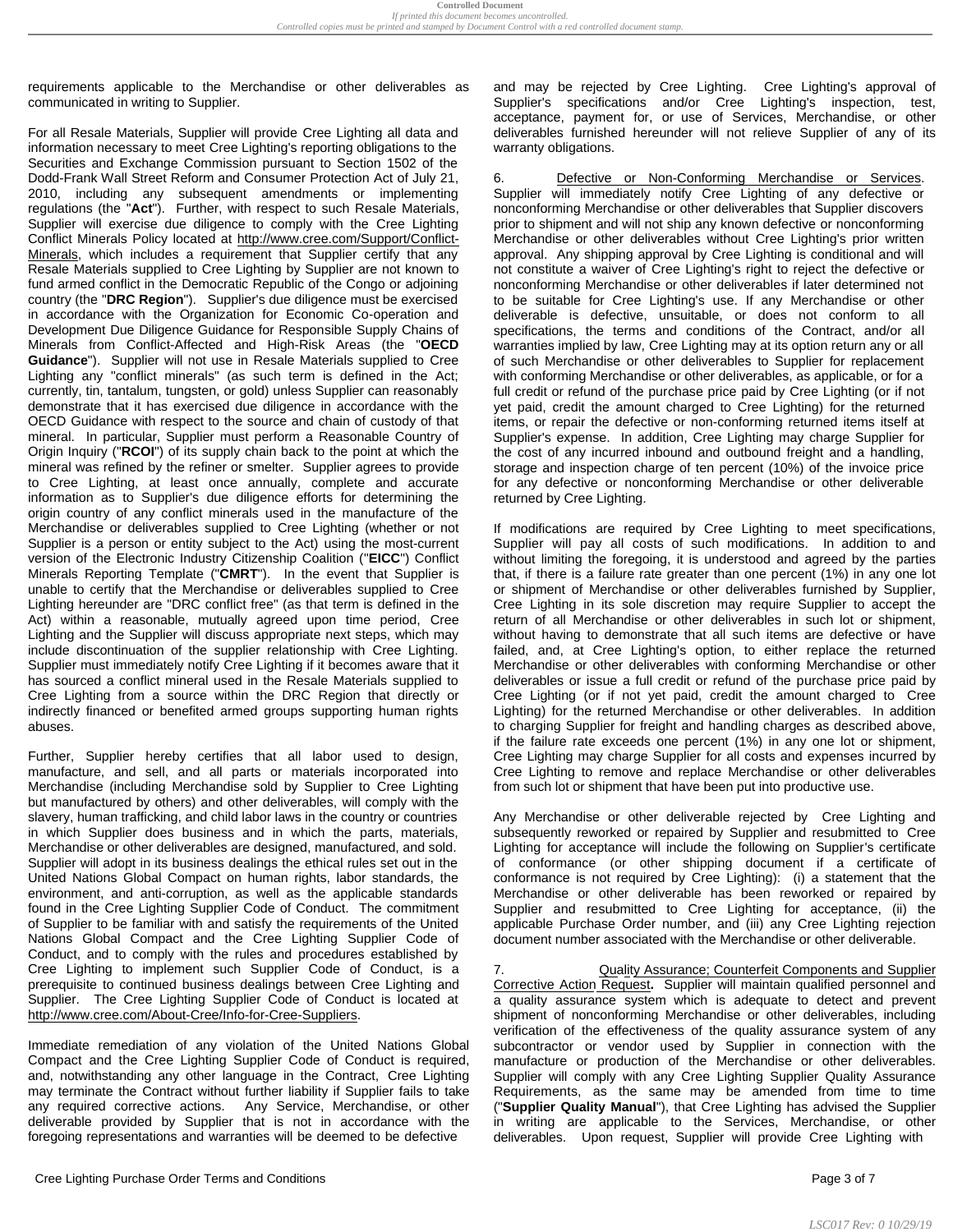product test specimens (i.e., production method, number, storage conditions and the like) and reasonable quantities of product samples, which may be required for design approvals, inspection, qualification, or verification, investigations, audit, or any other purpose deemed reasonably necessary by Cree Lighting.

Supplier is responsible for the performance of any subcontractor or vendor used by Supplier hereunder, and no subcontracting or vendor approval by Cree Lighting will release Supplier from its responsibility for its obligations to Cree Lighting under the Contract. Supplier will remain Cree Lighting's sole point ofcontactregarding the Services, Merchandise, or other deliverables provided hereunder. Supplier will be responsible for the payment of all subcontractors or vendors hired by Supplier.

If the Merchandise or deliverables resulting from Supplier's performance of Services are Resale Materials, Supplier's quality assurance system must meet the requirements for certification under ISO 9001 or higher standards. Supplier will only purchase electronic components to be provided as or incorporated into Merchandise or other deliverables sold to Cree Lighting directly from the Original Component Manufacturer ("**OCM**")/Original Equipment Manufacturer ("**OEM**") or through an OCM/ OEM authorized distribution chain. Electronic components will not be acquired from independent distributors or brokers unless approved in advance in writing by Cree Lighting. Supplier will immediately notify Cree Lighting and provide all relevant details if Supplier becomes aware or suspects that it has delivered Merchandise or other deliverables that include counterfeit electronic components. When requested by Cree Lighting, Supplier will provide documentation that traces the authenticity of the electronic components to the applicable OCM/OEM.

Cree Lighting, its customers, and authorities that regulate Cree Lighting's business (including Underwriters Laboratories, where applicable) will have the right to review Supplier's quality assurance system and, with prior notice and at reasonable times, to conduct an on-site inspection of the factory(ies) where the Merchandise or other deliverables are manufactured or produced. All Services, Merchandise and other deliverables purchased under the Contract will meet the quality, reliability and safety criteria as specified by Cree Lighting in the Purchase Order. Supplier will provide to Cree Lighting Material Safety Data Sheets ("**MSDS**") upon delivery of the Merchandise for any Merchandise or other deliverables designated by industry, state, national or federal agencies or applicable laws as hazardous material or as otherwise reasonably requested by Cree Lighting. Supplier will provide any technical and/or testing reports as may be requested by Cree Lighting regarding the quality, authenticity, safety, and reliability of Merchandise or other deliverables.

If Cree Lighting issues a Supplier Corrective Action Request ("**SCAR**") to Supplier due to the receipt of defective or non-conforming Services, Merchandise or other deliverables, Supplier will promptly respond as follows: (a) each response will be in the format specified in Cree Lighting's SCAR (or an equivalent format); (b) Supplier's initial response, including containment actions, will be received by Cree Lighting within forty-eight (48) hours of receipt of the SCAR; and (c) Supplier's final report will be received by Cree Lighting within seven (7) calendar days (or such longer period as may be approved by Cree Lighting in writing) of receipt of the SCAR. In the event of any recall affecting the Merchandise or any other deliverables due to the fault or negligence of Supplier, Supplier will indemnify Cree Lighting, Cree Lighting's affiliates, Cree Lighting's customers, and the ultimate end users of the Merchandise or other deliverables in accordance with paragraph 22 below. Cree Lighting will have the right to control the recall process, and Supplier will fully cooperate with Cree Lighting in connection with the recall.

Supplier will flow down the applicable requirements of this paragraph 7 to all tiers of its supply chain in the performance of its obligations under the **Contract.** 

Prices and Price Warranty. Supplier agrees that the prices stated in the Purchase Order are complete, and no additional charges of any type will be due and payable by Cree Lighting unless and except to the extent Cree Lighting expressly assumes responsibility for such additional charges in the Purchase Order. Such additional charges include, but are not limited to, shipping, packaging, labeling, custom duties, taxes, storage, insurance, handling, and crating. Supplier represents and warrants that the prices for Services, Merchandise, and/ or other deliverables sold to Cree Lighting hereunder are no less favorable than those currently extended by Supplier to any other customer for the same or similar Services, Merchandise or other deliverables in similar quantities or under similar terms and conditions. If Supplier reduces its price for such items before Supplier completes performance of the Contract, Supplier agrees to reduce the prices under the Contract correspondingly.

9. Payment Terms; Invoices; Deduction and Set Off. Payment terms will be as set forth in the Purchase Order. If not indicated in the Purchase Order, the payment terms are net sixty (60) days after the date of receipt of any Merchandise or other deliverables or after the date of acceptance of any Services. Invoices are paid less any cash discount indicated in the Purchase Order or provided for in paragraph 2 above. Taxes, if any, must be separately itemized. Any sums payable to Supplier will be subject to all claims and defenses of Cree Lighting, whether arising from this or any other transaction, and Cree Lighting may set off and deduct against such sums all present and future indebtedness of Supplier to Cree Lighting. Cree Lighting will provide a copy of the deduction voucher(s) for debits taken by Cree Lighting against Supplier's account as a result of any returns or adjustments. Supplier will be deemed to have accepted each such deduction unless Supplier, within sixty (60) days following receipt of the deduction voucher, notifies Cree Lighting in writing as to why a deduction should not be made and provides appropriate supporting documentation therefor.

10. Changes by Cree Lighting**.** Cree Lighting will have the right at any time to make changes in drawings, designs, specifications, materials, packaging, time and place of delivery, and/or method of transportation to the extent not yet performed. If any such changes cause an increase or decrease in the cost or the time required for the performance, the parties will make an equitable adjustment and modify the Contract in writing accordingly. Supplier will be required to accept any commercially reasonable change provided for in this paragraph 10.

11. Changes by Supplier**.** After initial qualification of Merchandise or other deliverables by Cree Lighting, Supplier agrees that it will not make any distinguishable change to the design, specifications, materials, manufacturing equipment, materials sourcing, manufacturing process, and/or manufacturing location of the Merchandise or other deliverables qualified by Cree Lighting or the location for the performance of Services without Cree Lighting's prior written approval. This obligation will survive performance of the Contract. For all approved changes, Supplier will properly identify and provide the revision status of all relevant technical data, drawings, process requirements, inspection or verification instructions, and other critical items as required by Cree Lighting. Changes requiring Cree Lighting's prior approval in accordance with this paragraph 11 will include, but not be limited to: (a) a change in safety standards; (b) a change in design, specifications, or materials that affects the form, fit, function, safety, and/or reliability of the Merchandise or other deliverables; (c) a material change in inspection methods; (d) a change in the manufacturing or performance location; (e) a change in the source of a subcomponent or raw material; (f) a change in key management personnel of Supplier necessary to the performance of the Contract; (g) the addition of new equipment or the rearrangement or movement of existing equipment in the production line; and (h) any other change that may affect the quality of the Services, Merchandise or other deliverables. In the event any one or more of the changes identified in (a) through (h) occurs with respect to Supplier during performance of the Contract, Supplier will immediately notify Cree Lighting of such changes in writing. By accepting the Purchase Order, Supplier also agrees to an on-going obligation to notify Cree Lighting in writing in the event any one or more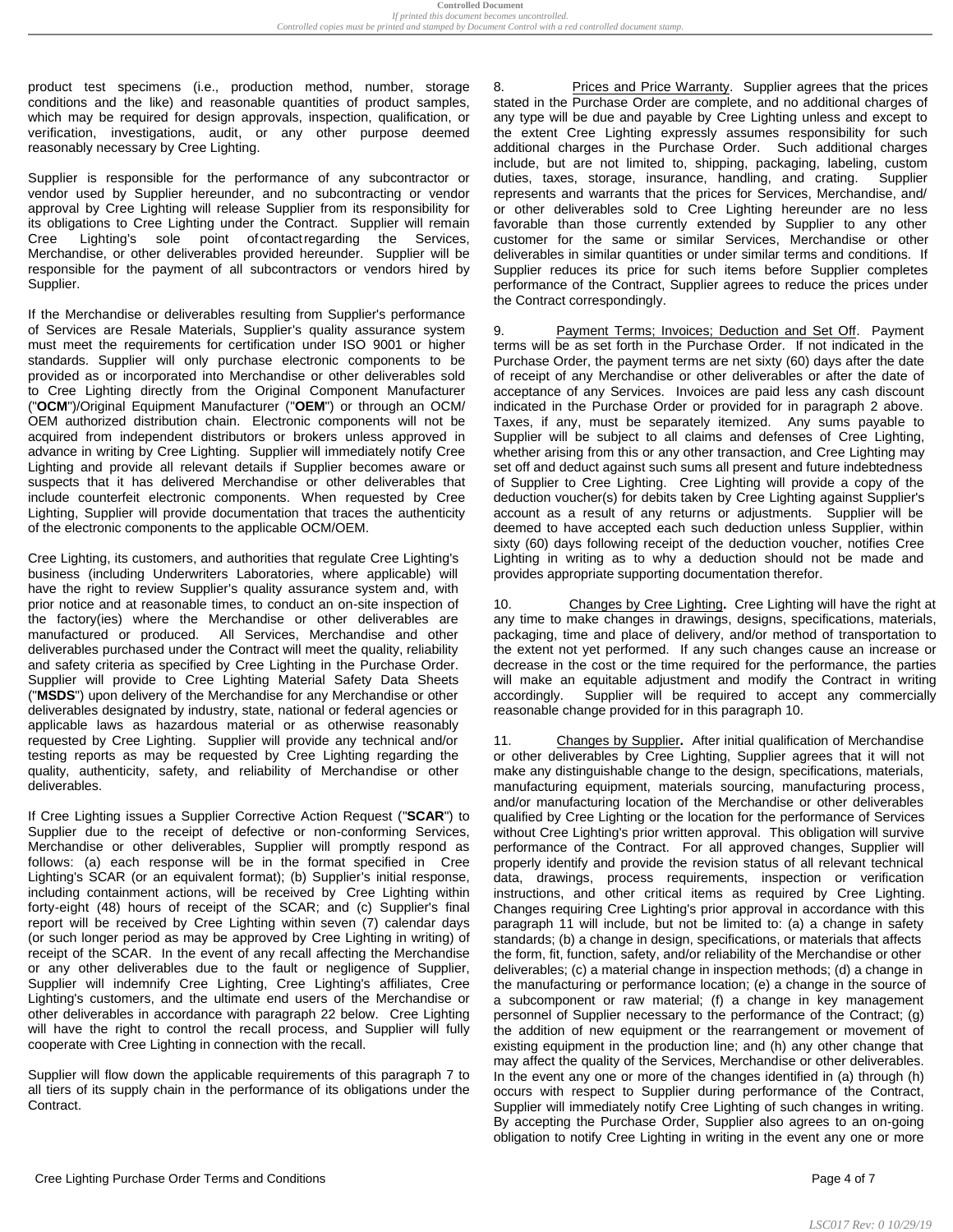of the changes identified in (a) through (h) occurs with respect to Supplier after performance of the Contract. If the Supplier Quality Manual is applicable, it will control in the event of any inconsistency with the provisions in this paragraph 11. The provisions of this paragraph 11 will survive performance of the Contract for twelve (12) months after the last purchase order for Services, Merchandise, or other deliverables from Cree Lighting or an Alternative Buyer has been fulfilled.

12. Limited Shelf-Life Merchandise or deliverables. Supplier will identify all Merchandise or other deliverables, including any parts or materials incorporated therein, that have characteristics vulnerable to quality degradation over time or under certain environments. Supplier will make such identification by affixing a legend detailing the relevant quality degradation information directly on the Merchandise or deliverable itself or on the Merchandise or deliverable container. The following information will be set forth on such legend: (i) start date of useful life; (ii) end date of useful life; (iii) storage conditions that result in quality degradation, including temperature, humidity, and any other known factors; and (iv) Supplier recommended storage conditions or stock rotation recommendations for preserving the quality of the Merchandise, deliverables, or parts or materials thereof. Notwithstanding the foregoing, unless otherwise agreed by Cree Lighting in writing, all Merchandise and other deliverables will have a minimum of ninety percent (90%) shelf-life remaining from the date of delivery to Cree Lighting. Any Merchandise or other deliverable not meeting the foregoing shelf-life minimum will be subject to rejection and return to Supplier, at Supplier's sole cost, and in addition, to any other remedy available to Cree Lighting under the Contract.

13. Cree Lighting's Right to Cancel. Unless expressly agreed otherwise in writing by Cree Lighting, Cree Lighting may terminate all or part of the Contract at any time for its convenience, without cause and without further liability with respect to Merchandise not yet shipped or Services not yet rendered, by providing written notice to Supplier. Notwithstanding any agreed upon non-cancellation provision, in the event of any default by Supplier or if Supplier fails to comply with any terms or conditions set forth in the Contract, Cree Lighting may terminate all or part of the Contract for cause, without further liability with respect to Merchandise not yet shipped or Services not yet rendered, and without regard to such non-cancellation provision, by providing written notice to Supplier. In the event of cancellation, Supplier will promptly refund to Cree Lighting any amounts previously paid with respect to such canceled Merchandise or Services less the amount of any applicable cancellation charge agreed to by Cree Lighting.

14. Confidentiality. Supplier shall consider all specifications, plans, instructions, samples or other information furnished by Cree Lighting or prepared by Supplier specifically for Cree Lighting in connection with the Contract to be confidential and shall not: (a) disclose any such information to any other persons; (b) use such information itself for any purpose other than performing the Contract; or (c) export or permit the export or re-export of any technical data received under the Contract except with Cree Lighting's prior written approval and in compliance with the Export Administration Act (22 USC § 2778) and the International Traffic in Arms Regulations, if applicable. Without Cree Lighting's prior written permission, which may be withheld in its sole discretion, Supplier shall not advertise or publish the fact that Cree Lighting has contracted to purchase Services, Merchandise, or other deliverables from Supplier, disclose information relating to the Contract, or use the name of Cree Lighting, or any of its affiliates, contractors, or customers, in advertising or other publication. Unless otherwise expressly agreed in writing by Cree Lighting, no information, including, without limitation, commercial, financial, or technical information, disclosed in any manner or at any time by Supplier to Cree Lighting or its agents or representatives will be deemed secret or confidential, and Supplier will have no rights against Cree Lighting with respect to such information except such rights as may exist under patent or copyright laws. This paragraph 14 is in addition to, and not in lieu of, any other confidentiality or similar agreements between the parties relating to the

subject matter of the Contract, which agreements are incorporated by reference as if fully set forth herein.

15. Cree Lighting Material and Special Tooling. Any tooling, materials, supplies, or replacements thereof furnished to Supplier by Cree Lighting or paid for by Cree Lighting (including where the cost of which, or any charge or allowance to cover any depreciation and/or amortization thereof, is included in the price specified in the Purchase Order), or which is based upon a design or process confidential or proprietary to Cree Lighting (collectively, "**Material and Special Tooling**"), will be and remain the sole property of Cree Lighting. Each item of Material and Special Tooling will be plainly marked or adequately identified by Supplier as "Property of Cree Lighting" and will be safely stored apart from Supplier's property where practicable. Material and Special Tooling, while in Supplier's care, custody, possession, or control will be kept in good condition, and Supplier will bear all risk of loss thereof and damage thereto, normal wear and tear excepted. Any loss of or damages to the Material and Special Tooling, while in the care of Supplier will be reported promptly to Cree Lighting in writing, and Supplier will not use damaged Material and Special Tooling for further processing. Any damaged Material and Special Tooling will be repaired or disposed of in accordance with Cree Lighting's instructions. Supplier may not substitute, alter, or replace any Material and Special Tooling provided by Cree Lighting without the prior express written consent of Cree Lighting.

Where Cree Lighting has supplied excess Material and Special Tooling, such as for a scrap allowance, Supplier must account for and promptly return to Cree Lighting any such excess. Supplier will receive Cree Lighting's prior written consent before reworking or modifying the Material and Special Tooling in any manner other than in accordance with Cree Lighting's written instructions and/or specifications. Material and Special Tooling will be insured by and at the expense of Supplier, with Cree Lighting being named as loss payee, against all risk of loss or damage in an amount equal to the full replacement value, and Supplier will forward proper evidence of such insurance to Cree Lighting upon request. Cree Lighting will be entitled to sole and exclusive possession of any and all Material and Special Tooling upon demand, if and when Cree Lighting requests possession. At Cree Lighting's request, Supplier will prepare such Material and Special Tooling for shipment and will deliver same to Cree Lighting pursuant to Cree Lighting's shipping instructions, at Cree Lighting's expense. Supplier will not directly or indirectly use any Material and Special Tooling for the benefit of a third party, nor will Supplier ever permit the use of any Material and Special Tooling so that it accrues to the benefit of any competitor of Cree Lighting or to the detriment of Cree Lighting in any way. Supplier agrees not to mortgage, pledge, sell, lease, or otherwise encumber, dispose of or subject to a lien or security interest any Material and Special Tooling that is the subject of or covered by the Contract.

16. Intellectual Property. Supplier represents and warrants that the Services, Merchandise, and any other deliverables supplied hereunder, including any use thereof, will be free of any allegations, claims, demands, suits, actions, or other proceedings (collectively, "**Claims**") of infringement of any patent, trademark or other intellectual property rights or misappropriation of third party trade secrets, and agrees to indemnify and hold harmless Cree Lighting and each of its affiliates, and their respective shareholders, members, managers, officers, directors, employees, agents, customers, affiliates, successors and assigns, and any other third party to whom Cree Lighting may owe a similar obligation by contract or by operation of law (each an "Indemnified Person"), from any judgments, debts, fines, penalties, damages, expenses, costs, losses or liabilities (including, without limitation, consequential and incidental damages, reasonable attorneys' fees and other legal expenses) (collectively, "**Damages**") resulting from or arising out of any Claim of such infringement or misappropriation; provided that Supplier makes no representations or warranties and will have no indemnification obligation with respect to Claims to the extent arising from Services performed or Merchandise and other deliverables designed or manufactured in accordance with custom designs or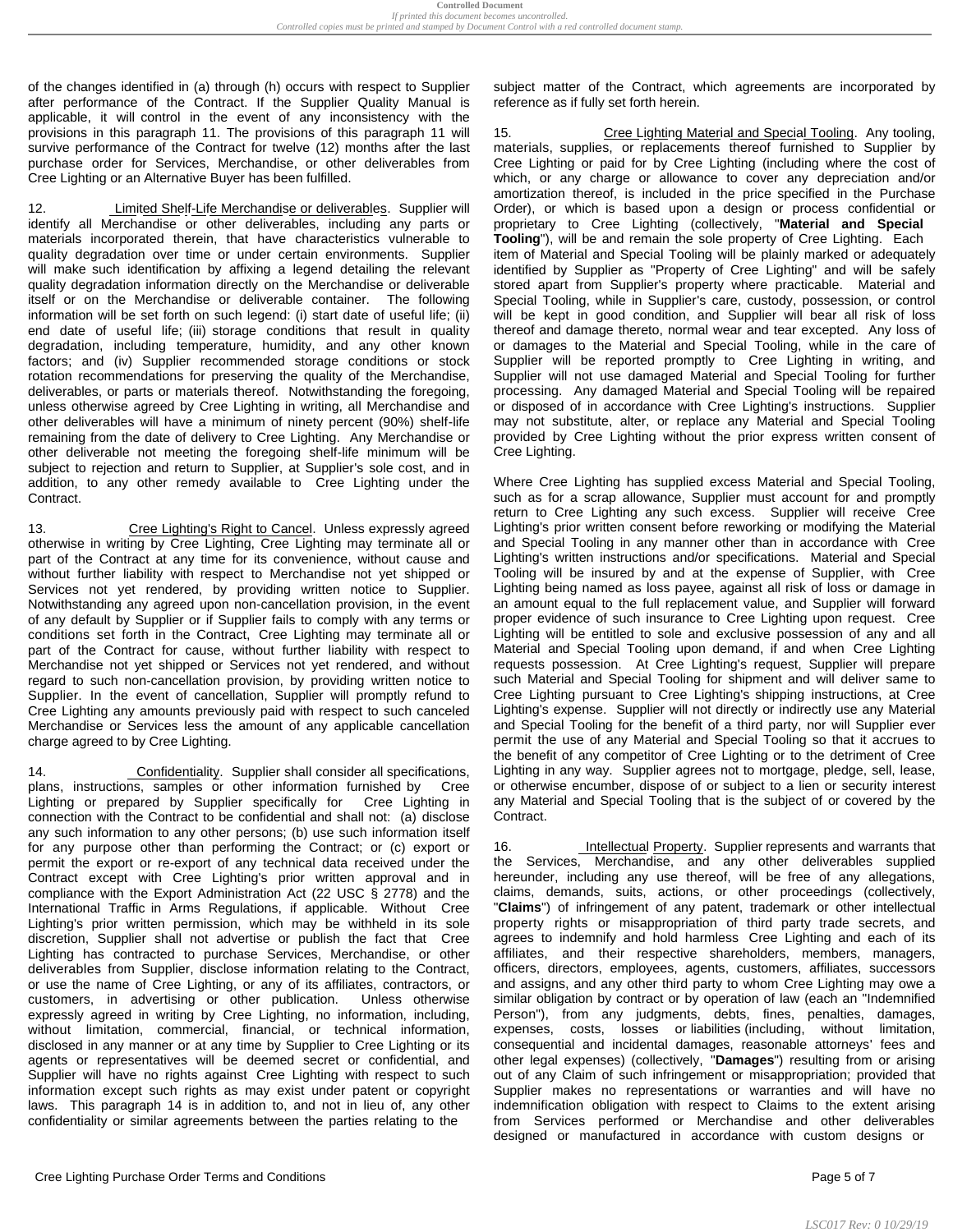specifications supplied by Cree Lighting if the alleged infringement or misappropriation would not have occurred but for Supplier's compliance with Cree Lighting's custom designs or specifications. Upon request by Cree Lighting, Supplier will, at Supplier's sole expense, take over the defense of any such Claim or related litigation against an Indemnified Person; provided, however, that Cree Lighting and any other Indemnified Person may retain its own counsel and participate in any such litigation for further protection of Cree Lighting's or such other Indemnified Person's interests.

17. Inventions and Works of Authorship. Cree Lighting will be the owner of, and Supplier agrees to assign and does hereby assign to Cree Lighting all rights Supplier may have in, any inventions conceived, reduced to practice, or otherwise made by Supplier and any works of authorship created by Supplier, whether alone or jointly with others, and whether considered to be "works made for hire" or not, in the course of performing Services for Cree Lighting under the Contract. Supplier agrees upon request to execute such documents as may be reasonably requested by Cree Lighting to confirm such ownership.

18. Record Retention. Supplier agrees to retain and make available to Cree Lighting promptly upon request copies of certifications, test data, chemical and/or physical test reports, lot control data, inspection records, and other pertinent data requirements for a minimum period of ten (10) years after shipment of the Merchandise or other deliverable to Cree Lighting, or as otherwise specified on the Purchase Order when unique record retention requirements are imposed. If the Supplier Quality Manual is applicable, it will control in the event of any inconsistency with the provisions in this paragraph 18.

19. Software License Grant. Unless otherwise agreed in writing by the parties, Cree Lighting will have a non-exclusive, irrevocable license to reproduce, create derivative works of, and use for internal purposes only in connection with Cree Lighting's and its affiliates business and operations, any software furnished to Cree Lighting by Supplier under the Contract in connection with the purchase of Merchandise, and Cree Lighting will be permitted to assign or transfer any such software and license rights in connection with the assignment or transfer of the Merchandise for which it was supplied.

20. **Equal Employment Opportunity Compliance.** During the performance of the Contract, the Supplier agrees to comply with all applicable foreign, U.S., state and local laws respecting nondiscrimination in employment, affirmative action, and non-segregation of facilities, including but not limited to, the requirements set forth under 41 CFR §§ 60-1.4, 60-1.8, 60-250.5 and 60-741.5 of the U.S. Code of Federal Regulations, which equal opportunity clauses are incorporated herein by this reference. The Supplier agrees to include this provision in any subcontract relating to performance of the Contract.

21. U.S. Federal Government Contract Purchases**.** If the Purchase Order indicates that the purchase of Services, Merchandise, or other deliverables is being made by Cree Lighting under a United States government contract, then additional terms and conditions as set forth or incorporated in the Purchase Order will apply. Supplier will flow down all such additional terms and conditions, if required thereby, to all tiers of the supply chain in the performance of its obligations under the Contract. Supplier hereby certifies that it is not ineligible, suspended, debarred or otherwise excluded from participating in transactions with any Federal department or agency. Supplier will immediately notify Cree Lighting in writing of any change in status regarding Supplier's ability to participate in transactions with any Federal department or agency. When a Purchase Order is designated as a Defense Priorities and Allocations System ("**DPAS**") priority rated order, Supplier will follow all of the provisions of the DPAS rules and regulations set forth under 15 CFR Part 700.

22. Indemnification. Supplier will indemnify, defend, pay and hold harmless all Indemnified Persons, from and against any and all Claims, Damages, and illnesses or injuries to persons (including death), or

Cree Lighting Purchase Order Terms and Conditions **Page 6 of 7** and 2001 12 and 2008 12 and 2008 12 and 2008 12 and 2008 12 and 2008 12 and 2008 12 and 2008 12 and 2008 12 and 2008 12 and 2008 12 and 2008 12 and 2008 12 an

damage to or loss of property, arising or allegedly arising out of or in any manner resulting from or connected with the following: (a) the Services, Merchandise, other deliverables, or the design, manufacture, sale, purchase, consumption or use thereof (except to the extent directly resulting from Services performed or Merchandise and other deliverables designed or manufactured in accordance with custom designs or specifications supplied by Cree Lighting if the Claim, Damage, personal illness or injury, or property damage, or loss would not have occurred but for Supplier's compliance with Cree Lighting's custom designs or specifications, or from materials supplied by Cree Lighting or Cree Lighting's negligence or willful misconduct); (b)the acts or omissions of Supplier's officers, employees, agents or subcontractors; or (c)defaults, breaches or misrepresentations by or on behalf of Supplier. This paragraph 22 is in addition to, and not in lieu of, any other indemnification agreement(s) between the parties relating to the subject matter of the Contract, which agreements are incorporated by reference as if fully set forth herein.

23. Independent Contractor. Supplier agrees that all Services performed under the Contract will be performed by Supplier as an independent contractor, that the persons performing such Services will not be considered employees of Cree Lighting, and that Supplier will be solely responsible for payment of any wages, benefits, taxes, and other employer obligations related to such personnel. Supplier will maintain the types and amounts of insurance and satisfy any special insurance requirements established by Cree Lighting in its supplier qualification process, and if specific types and amounts of insurance are not otherwise specified by Cree Lighting in writing, the Supplier will maintain all necessary insurance coverages, including commercial general liability, workers' compensation, and employer's liability insurance, with coverage limits that are appropriate for the nature of its business. On behalf of itself and its insurers, Supplier waives any right of subrogation it has or may have against Cree Lighting or the owner, lender, or property manager of any property where Services are performed by Supplier for the benefit of Cree Lighting.

24. Insolvency. If Supplier ceases to conduct its operations in the normal course of business, including being subject to an inability to meet its obligations as they mature, or if any proceeding under federal or national bankruptcy or any state insolvency laws is brought by or against Supplier, or a receiver for Supplier is appointed or applied for, or an assignment for the benefit of creditors is made by Supplier, Cree Lighting may terminate the Contract without further liability.

25. Attorney Fees; Costs and Expenses of Litigation. If either party institutes legal proceedings against the other based upon a cause of action arising out of the Contract, the prevailing party will be entitled to recover its costs and expenses, including reasonable attorneys' fees, incurred in filing and prosecuting or defending such action.

26. No Waiver. Failure by Cree Lighting to enforce any terms and conditions set forth in the Contract or to exercise any right accruing through the default of Supplier will not affect or impact Cree Lighting's rights in case such default continues or in case of any subsequent default of Supplier, and such failure will not constitute a waiver of other or future defaults to Supplier.

27. Non-Assignment. Supplier will promptly notify Cree Lighting of any change in Supplier's corporate structure or legal entity through stock ownership, merger, contract, by operation of law, or other arrangements. Assignment by Supplier of the Contract (by any means, including by operation of law) or any interest therein, or any payment due or to become due hereunder, without the prior written consent of Cree Lighting, will be void. This paragraph 27 is not intended to require Cree Lighting's consent for Supplier to use independent contractors in activities related to the performance of Services or the development, manufacture, or shipment of Merchandise or other deliverables ordered hereunder; however, Supplier will remain solely responsible to Cree Lighting for compliance with the terms and conditions of the Contract.